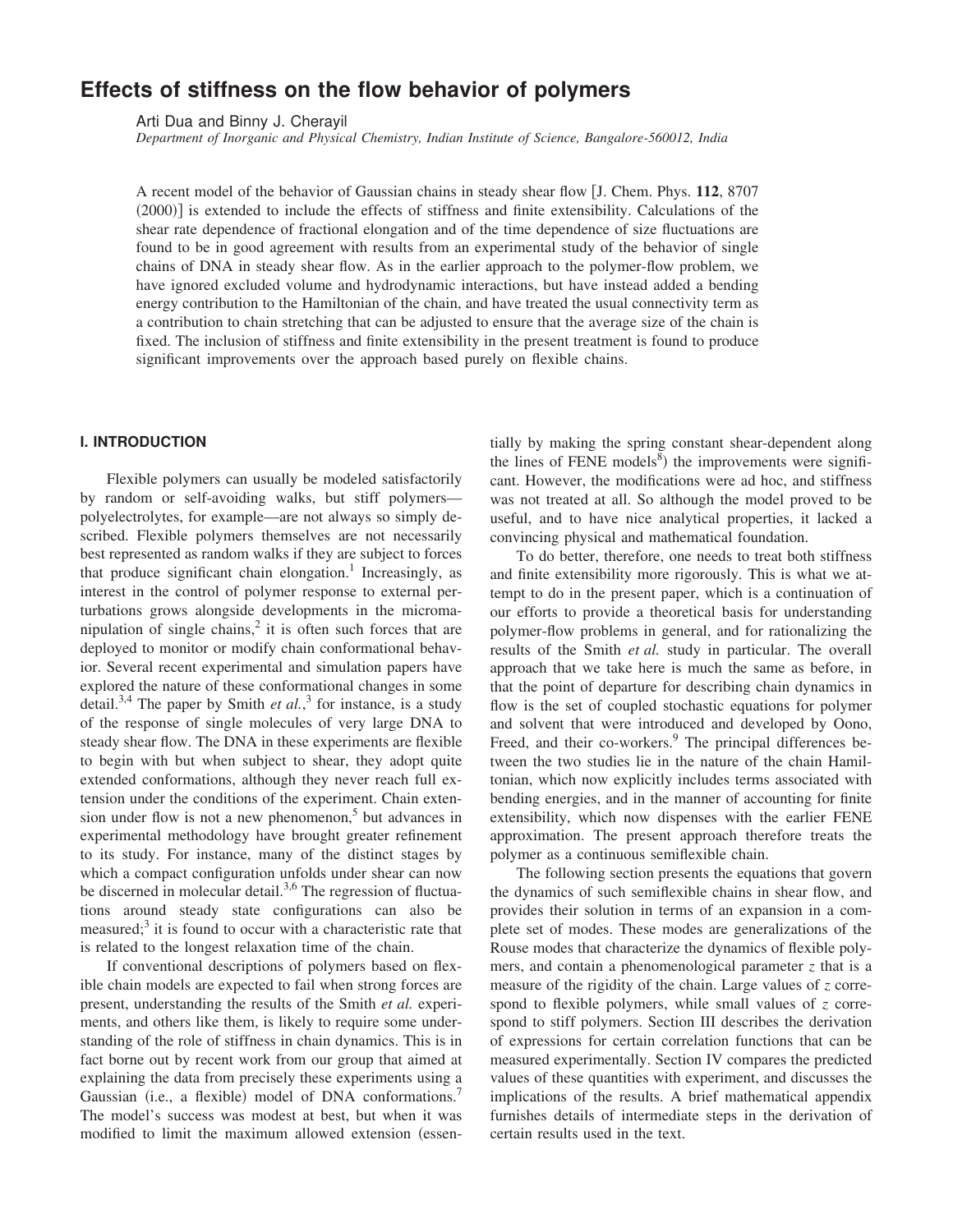# **II. EVOLUTION OF CHAIN CONFORMATIONS UNDER FLOW**

At any instant of time *t*, and in units of the thermal energy  $k_B T$ , the Hamiltonian *H* of a continuous semiflexible chain of contour length  $N$  can be written as<sup>10-13</sup>

$$
H = \nu \int_{-N/2}^{N/2} d\tau \left| \frac{\partial \mathbf{r}(\tau, t)}{\partial \tau} \right|^2 + \frac{\epsilon}{2} \int_{-N/2}^{N/2} d\tau \left| \frac{\partial^2 \mathbf{r}(\tau, t)}{\partial \tau^2} \right|^2, \qquad (1)
$$

where  $\mathbf{r}(\tau,t)$  is the spatial location of the monomer segment at a distance  $\tau$  (as measured along the backbone) from the midpoint of the chain. This choice of origin for the points  $\tau$ is a matter of convenience that simplifies some of the later algebra, but the more conventional choice places the origin at one end of the chain. The parameter  $\epsilon$  is a phenomenological constant that is a measure of the bending energy of the chain, while  $\nu$  is a parameter that can be interpreted as a measure of the stretching energy. In flexible chain models,  $\epsilon$ is set to 0, and  $\nu$  is assigned the value  $3/2l$ , where *l* is the effective bond length. In semiflexible chain models,  $\epsilon$  is nonzero, and can be written as  $3/4p$  (see Ref. 13, for example), where *p*, defined as 1/*l*, is half the inverse of the persistence length. When  $\epsilon$  is nonzero, the vector  $\frac{\partial \mathbf{r}(\tau,t)}{\partial(\tau)}$  must, strictly speaking, be regarded as a unit vector (as dictated by differential geometry), and the first term in  $H$  should be absent, but it proves convenient to retain it, and to regard  $\nu$  as a parameter that can be adjusted so that  $|\dot{\mathbf{r}}(\tau)|$  is unity *on average*. In satisfying this constraint, the chain becomes *essentially* inextensible (i.e., its average contour length is *N*, but there can be fluctuations around this value).

If  $H$  in Eq.  $(1)$  is regarded as the potential energy of the chain, its Lagrangian  $\mathcal{L}$  is given by  $\mathcal{L}$  $=$  $(m/2)\int_{-N/2}^{N/2} d\tau \dot{\mathbf{r}}(\tau,t)^2 - H$ , where *m* is the monomer mass, and  $\dot{\mathbf{r}}(\tau,t) \equiv \partial \mathbf{r}(\tau,t)/\partial t$  is the velocity of the segment at  $\tau$ . Then from the relation  $\left(\frac{d}{dt}\right)\delta\mathcal{L}/\delta\dot{\mathbf{r}}(\tau,t)=\delta\mathcal{L}/\delta\mathbf{r}(\tau,t)$ , the equation of motion of the monomer becomes $13$ 

$$
\left(m\frac{\partial^2}{\partial t^2} + \epsilon \frac{\partial^4}{\partial \tau^4} - 2\nu \frac{\partial^2}{\partial \tau^2}\right) \mathbf{r}(\tau, t) = 0,\tag{2}
$$

which must satisfy the following boundary conditions

$$
\left. \frac{\partial^2 \mathbf{r}(\tau, t)}{\partial \tau^2} \right|_{\tau = \pm N/2} = 0,
$$
\n(3)

$$
\left. \epsilon \frac{\partial^3 \mathbf{r}(\tau, t)}{\partial \tau^3} - 2 \nu \frac{\partial \mathbf{r}(\tau, t)}{\partial \tau} \right|_{\tau = \pm N/2} = 0. \tag{4}
$$

In the overdamped limit of interest here, the inertial term in Eq.  $(2)$  may be neglected. Dissipation is then be accounted for by inclusion of a stochastic force that generates friction, while flow effects of the solvent are accounted for by inclusion of a systematic flow term and a fluctuating solvent velocity field. The final equation for monomer dynamics in flow thus becomes<sup>7,9</sup>

$$
\left(\frac{\partial}{\partial t} + \frac{\epsilon}{\zeta} \frac{\partial^4}{\partial \tau^4} - \frac{2\nu}{\zeta} \frac{\partial^2}{\partial \tau^2} - \dot{\gamma} \mathbf{A} \cdot \right) \mathbf{r}(\tau, t)
$$
  
=  $\mathbf{v}(\mathbf{r}(\tau, t), t) + \theta(\tau, t),$  (5)

where  $\zeta$  is the friction coefficient per unit length of the polymer,  $\dot{\gamma}$  and **A** are, respectively, the strain rate and the velocity gradient tensor of the applied flow,  $\mathbf{v}(\mathbf{r},t)$  is the fluctuating solvent velocity field at the point **r** at time *t*, and  $\theta(\tau,t)$ is a random force with white noise statistics whose correlations satisfy

$$
\langle \boldsymbol{\theta}(\tau, t) \boldsymbol{\theta}(\tau', t') \rangle = \frac{2}{\zeta} \delta(\tau - \tau') \delta(t - t') \mathbf{I},
$$
 (6)

**I** being the unit tensor. The term  $\dot{\gamma}$ **A**—the systematic flow term—describes the velocity field of the solvent in the absence of the polymer, while the term  $\mathbf{v}(\mathbf{r}(\tau,t),t)$  describes the fluctuations of the solvent velocity around the systematic flow in the presence of the polymer, and represents the coupling between the monomer at  $\mathbf{r}(\tau,t)$  and the solvent at the same point. The field  $\mathbf{v}(\mathbf{r},t)$  itself is assumed to evolve according to the linearized Navier–Stokes equation, and leads to solvent-mediated hydrodynamic interactions (represented by the Oseen tensor) between different parts of the chain.<sup>9</sup> For the present, as a simplifying approximation, these interactions will be neglected, so the term  $\mathbf{v}(\mathbf{r},t)$  in Eq. (5) may be dropped. The seriousness of this approximation is discussed in Sec. IV. [The complete set of polymer–solvent kinetic equations and their solution in terms of the Oseen tensor are provided in Ref. 7. Reference 14 shows how a combined multiple scattering renormalization group approach may used to treat hydrodynamic interactions perturbatively. These calculations are highly nontrivial, however, so their application to the flow behavior of semiflexible polymers will be deferred for future work.

Equation  $(5)$ , with  $\mathbf{v}(\mathbf{r},t)$  set to 0, is seen to be solved by

$$
r_i(\tau, t) = \sum_j \int_{-N/2}^{N/2} d\tau_1 G_{ij}(\tau, \tau_1 | t) r_j(\tau_1)
$$
  
+ 
$$
\sum_j \int_{-N/2}^{N/2} d\tau_1 \int_0^t dt_1 G_{ij}(\tau, \tau_1 | t - t_1) \theta_j(\tau_1, t_1),
$$
  
i = x, y, z, (7)

where  $\mathbf{r}(\tau)$  is the time  $t=0$  position of the monomer at  $\tau$ , and *x, y, z* are Cartesian components of the various vectorial quantities. The Green's function  $G_{ij}$  is the solution to the following equation:

$$
\sum_{j} \left( \delta_{ij} \left[ \frac{\partial}{\partial t} + \frac{\epsilon}{\zeta} \frac{\partial^{4}}{\partial \tau^{4}} - \frac{2 \nu}{\zeta} \frac{\partial^{2}}{\partial \tau^{2}} \right] - \dot{\gamma} A_{ij} \right) G_{jk}(\tau, \tau_{1}|t)
$$
  
=  $\delta_{ik} \delta(\tau - \tau_{1}) \delta(t),$  (8)

and is given by

$$
G_{jk}(\tau,\tau_1|t) = [e^{\dot{\gamma}A}I_{jk}G_0(\tau,\tau_1|t), \qquad (9)
$$

where  $G_0$ —the unperturbed Green's function—is in turn the solution to

$$
\left(\frac{\partial}{\partial t} + \frac{\epsilon}{\zeta} \frac{\partial^4}{\partial \tau^4} - \frac{2\nu}{\zeta} \frac{\partial^2}{\partial \tau^2}\right) G_0(\tau, \tau_1 | t) = \delta(\tau - \tau_1) \delta(t). \tag{10}
$$

By direct substitution, Eq.  $(10)$  is seen to be solved by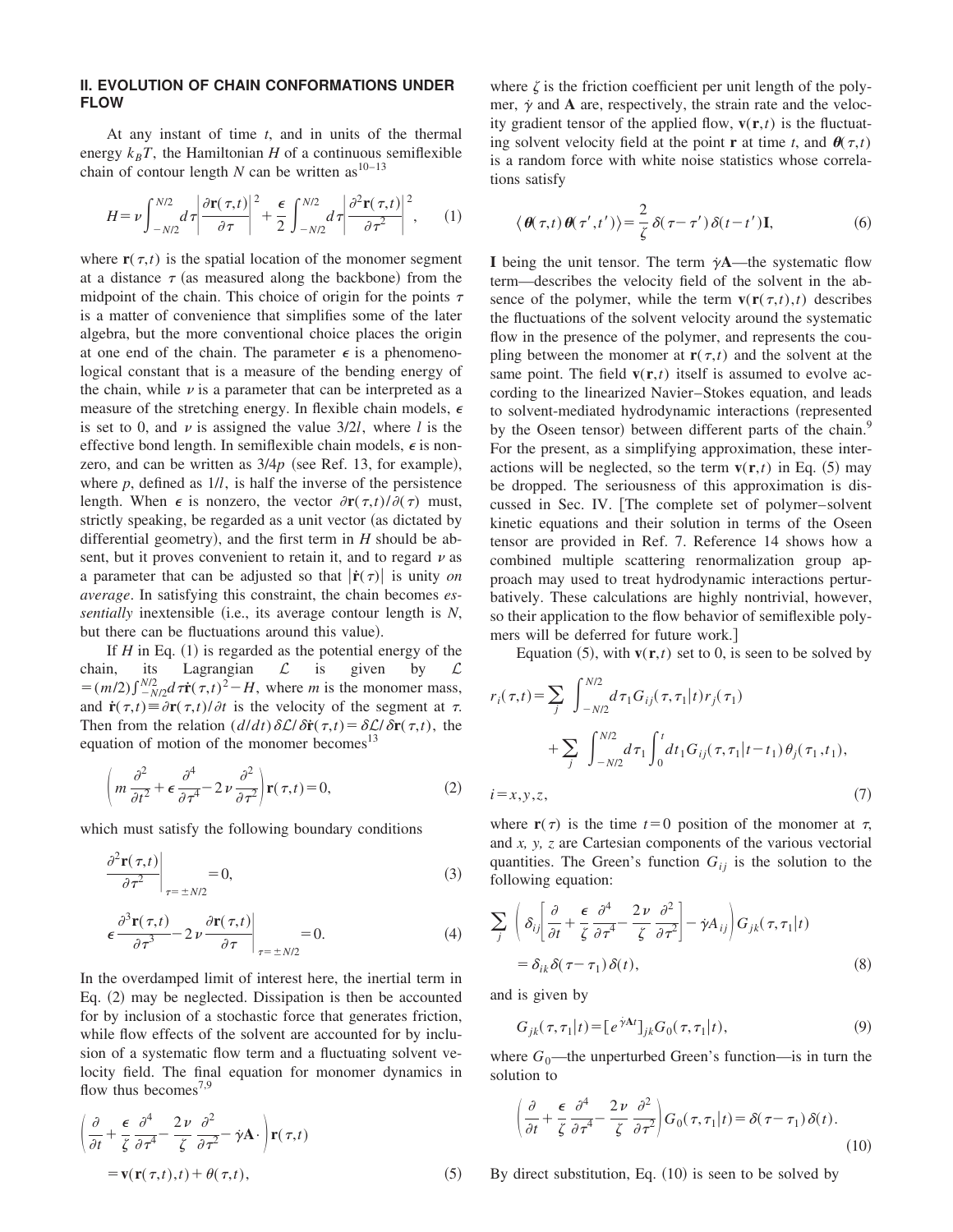$$
G_0(\tau, \tau_1 | t) = \theta(t) \sum_{n=0}^{\infty} Q_n(\tau) Q_n(\tau_1) e^{-\lambda_n t/\zeta}, \qquad (11)
$$

where  $\theta(t)$  is the step function.  $Q_n(\tau)$ ,  $n=0,1,2,...$  form a complete orthonormal set of eigenfunctions that are the solutions to the following eigenvalue equation:

$$
LQ_n(\tau) = \lambda_n Q_n(\tau), \quad n = 0, 1, 2, \dots,
$$
 (12)

where  $\lambda_n$  are the eigenvalues, and *L* is the Hermitian operator,

$$
L = \epsilon \frac{\partial^4}{\partial \tau^4} - 2 \nu \frac{\partial^2}{\partial \tau^2}.
$$
 (13)

The eigenfunctions  $Q_n(\tau)$  satisfy the same boundary conditions as defined in Eqs.  $(3)$  and  $(4)$ . In terms of the eigenvalues  $\lambda_n$ , a set of characteristic relaxation times  $\tau_n$  for the various modes in Eq. (11) may be defined as  $\tau_n = \zeta / \lambda_n$ .

Equation  $(12)$  is a simple fourth order differential equation that may be solved by rewriting it as a system of four first order differential equations in a new set of dependent variables.<sup>15</sup> In matrix notation, this system is of the form  $\partial$ **X**( $\tau$ )/ $\partial$  $\tau$ =**M·X**( $\tau$ ). From the solution to this equation, one can easily show that

$$
Q_n(\tau) = A \cos(\beta_n \tau) + B \cosh(\alpha_n \tau) + C \sin(\beta_n \tau)
$$
  
+ 
$$
D \sinh(\alpha_n \tau), \qquad (14)
$$

where *A, B, C*, and *D* are constants to be determined from the boundary conditions, and  $\alpha_n$  and  $\beta_n$  are parameters that are obtained from the characteristic equation of the matrix **M**. They are defined as

$$
\alpha_n = \left[\frac{\nu}{\epsilon} \pm \left[ \left( \frac{\nu}{\epsilon} \right)^2 + \frac{\lambda_n}{\epsilon} \right]^{1/2} \right]^{1/2},\tag{15}
$$

$$
i\beta_n = -\left[\frac{\nu}{\epsilon} \mp \left[ \left(\frac{\nu}{\epsilon}\right)^2 + \frac{\lambda_n}{\epsilon} \right]^{1/2} \right]^{1/2}.
$$
 (16)

 $\alpha_n$  and  $\beta_n$  are not independent, but are related to each other and to the eigenvalues  $\lambda_n$  by the equations

$$
\alpha_n^2 - \beta_n^2 = \frac{2\nu}{\epsilon} \tag{17}
$$

and

$$
\lambda_n = \alpha_n^2 \beta_n^2 \epsilon. \tag{18}
$$

The fact that  $Q_n(-\tau)$  also satisfies Eq. (12) means that the linear combinations  $Q_n(\tau) + Q_n(-\tau)$  and  $Q_n(\tau) - Q_n(-\tau)$ are also solutions, so the eigenfunctions may be chosen with definite parity. In general, then, they are given by  $Q_n(\tau)$  $= A \cos(\beta_n \tau) + B \cosh(\alpha_n \tau)$  (even parity solutions), and by  $Q_n(\tau) = C \sin(\beta_n \tau) + D \sinh(\alpha_n \tau)$  (odd parity solutions). For  $n \geq 1$ , the application of the boundary conditions in Eq. (3) readily determines these solutions as

$$
Q_n(\tau) = \left(\frac{C_n}{N}\right)^{1/2} \left[\frac{\cos(\beta_n \tau)}{\cos(\beta_n N/2)} + \left(\frac{\beta_n}{\alpha_n}\right)^2 \frac{\cosh(\alpha_n \tau)}{\cosh(\alpha_n N/2)}\right], \text{ (even parity)}, \text{ (19)}
$$

$$
Q_n(\tau) = \left(\frac{D_n}{N}\right)^{1/2} \left[\frac{\sin(\beta_n \tau)}{\sin(\beta_n N/2)} + \left(\frac{\beta_n}{\alpha_n}\right)^2 \frac{\sinh(\alpha_n \tau)}{\sinh(\alpha_n N/2)}\right], \text{ (odd parity)}, \text{ (20)}
$$

where  $C_n$  and  $D_n$  are unknown but can be chosen to ensure normalization of the eigenfunctions. The further application of the boundary conditions in Eq.  $(4)$  leads to a pair of eigenvalue equations that correspond to the even and odd parity solutions; these equations are

$$
\alpha_n^3 \sinh(\alpha_n N/2) \cos(\beta_n N/2)
$$
  
-  $\beta_n^3 \cosh(\alpha_n N/2) \sin(\beta_n N/2) = 0,$  (21)

 $\alpha_n^3 \cosh(\alpha_n N/2) \sin(\beta_n N/2)$ 

$$
+\beta_n^3 \sinh(\alpha_n N/2) \cos(\beta_n N/2) = 0,
$$
\n(22)

and they may be combined into the single compact form

$$
1 - \cos(\beta_n N) \cosh(\alpha_n N) + \frac{1}{2} \left( \frac{\beta_n^3}{\alpha_n^3} - \frac{\alpha_n^3}{\beta_n^3} \right) \sin(\beta_n N)
$$
  
 
$$
\times \sinh(\alpha_n N) = 0, \quad n = 0, 1, 2, \dots.
$$
 (23)

For  $n=0$ , corresponding to an eigenvalue of 0, the eigenfunction  $Q_0(\tau)$  is just a constant, so from the normalization condition, we have

$$
Q_0(\tau) = \frac{1}{\sqrt{N}}.\tag{24}
$$

# **III. CALCULATION OF CORRELATION FUNCTIONS**

To make contact with experiment, we shall, as before, calculate two of the quantities measured in Ref. 3; the normalized time correlation function of the chain extension  $C(s)$  as a function of a dimensionless time, and the mean fractional extension  $\mu$  as a function of a dimensionless shear rate. Both quantities can be calculated from the following function, denoted  $B(s)$  and defined as

$$
B(s) \equiv \langle \mathbf{R}(t) \cdot \mathbf{R}(t+s) \rangle.
$$
 (25)

Here *s* is some arbitrary interval of time, and  $\mathbf{R}(t)$  is the end-to-end distance of the chain at time *t*, i.e.,

$$
\mathbf{R}(t) \equiv \mathbf{r}(N/2,t) - \mathbf{r}(-N/2,t). \tag{26}
$$

The angular brackets denote an average with respect to the initial distribution of chain conformations. In the limit of long times,  $t \rightarrow \infty$ , this average is equivalent (as shown earlier<sup>7</sup>) to the steady state average that determines the measured values of experimental observables.

In terms of  $B(s)$ , the two quantities of interest,  $C(s)$  and  $\mu$ , are given by

$$
C(s) = B(s)/B(0),\tag{27}
$$

$$
\mu = \frac{1}{N} \sqrt{B(0)}.\tag{28}
$$

From Eqs.  $(25)$  and  $(26)$ , one sees that  $B(s)$  can be expressed as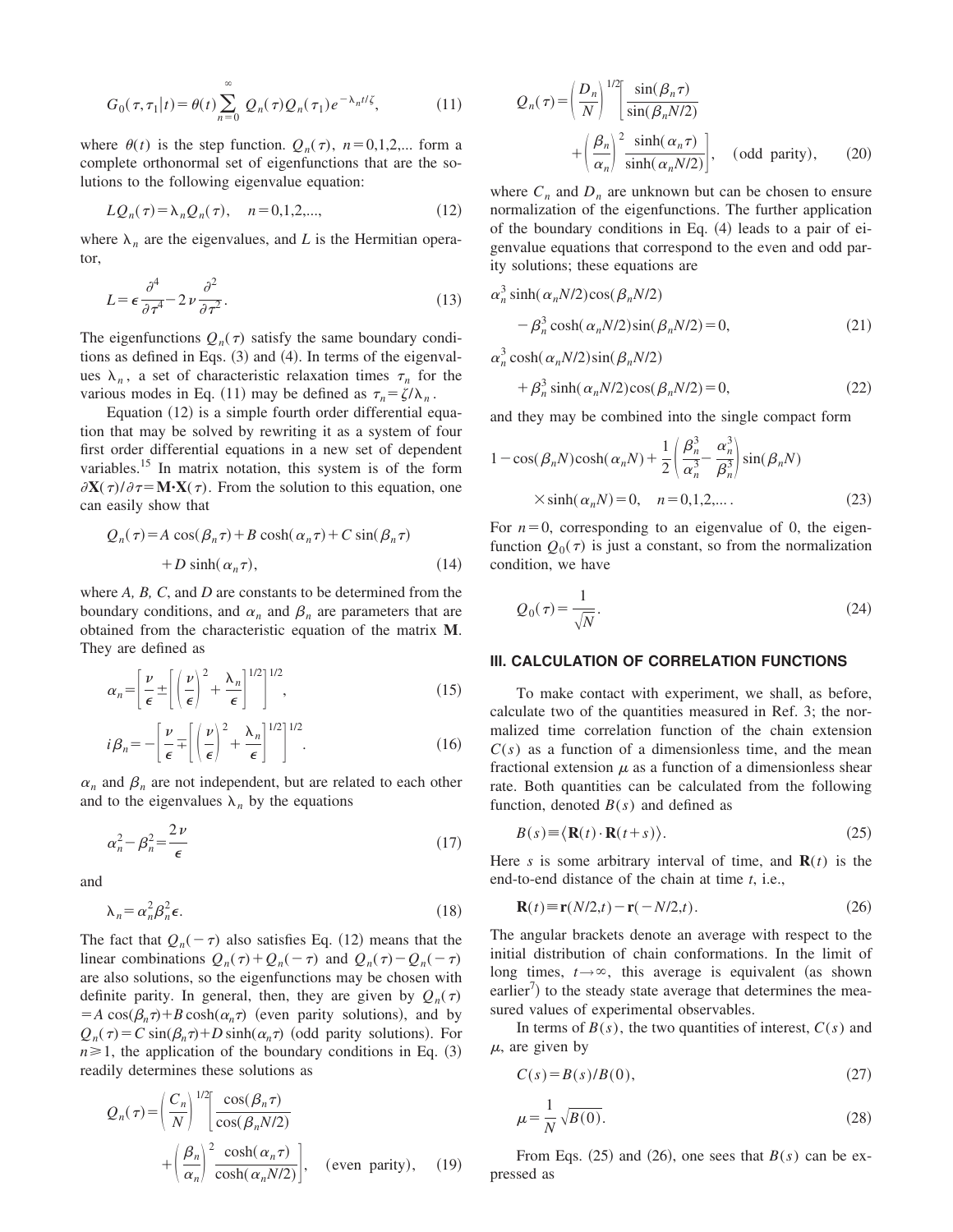$$
B(s) = X(N/2, N/2|t, t+s) - X(N/2, -N/2|t, t+s)
$$
  
-X(-N/2,N/2|t, t+s) + X(-N/2, -N/2|t, t+s),  
(29)

where, in general,

$$
X(\tau, \tau' | t, t + s) = \langle \mathbf{r}(\tau, t) \cdot \mathbf{r}(\tau', t + s) \rangle.
$$
 (30)

 $X(\tau, \tau'|t,t+s)$  in turn, from Eq. (7), can be written as

$$
X(\tau, \tau' | t, t + s) = X_1(\tau, \tau' | t, t + s) + X_2(\tau, \tau' | t, t + s),
$$
\n(31)

where

$$
X_1(\tau, \tau' | t, t + s) = \sum_{ijk} \int_{-N/2}^{N/2} d\tau_1 \int_{-N/2}^{N/2} d\tau_2 G_{ij}(\tau, \tau_1 | t)
$$

$$
\times \langle r_j(\tau_1) r_k(\tau_2) \rangle G_{ki}(\tau', \tau_2 | t + s) \quad (32)
$$

and

$$
X_2(\tau, \tau' | t, t + s) = \sum_{ijk} \int_{-N/2}^{N/2} d\tau_1 \int_{-N/2}^{N/2} d\tau_2 \int_0^t dt_1 \int_0^{t+s} dt_2
$$
  
 
$$
\times G_{ij}(\tau, \tau_1 | t - t_1) \langle \theta_j(\tau_1, t_1) \theta_k(\tau_2, t_2) \rangle
$$
  
 
$$
\times G_{ki}(\tau', \tau_2 | t + s - t_2).
$$
 (33)

From Eq.  $(29)$ ,  $B(s)$  is now seen to reduce to a sum of terms involving *X*<sub>1</sub> [such as, *X*<sub>1</sub>(*N*/2,*N*/2|*t*,*t*+*s*),*X*<sub>1</sub>(*N*/2,  $-N/2[t, t+s)$ , etc.] and similar terms involving  $X_2$ . If these separate contributions are denoted  $B_1(s)$  and  $B_2(s)$ , respectively, one can show for the case of simple shear flow, using Eqs.  $(9)$  and  $(11)$  and the results

$$
\mathbf{A} = \begin{pmatrix} 0 & 1 & 0 \\ 0 & 0 & 0 \\ 0 & 0 & 0 \end{pmatrix}
$$
 (34)

and

$$
\operatorname{Tr}[(e^{\dot{\gamma}At_1})(e^{\dot{\gamma}At_2})^T] = 3 + \dot{\gamma}^2 t_1 t_2,\tag{35}
$$

that

$$
B_1(s) = (3 + \dot{\gamma}^2 t(t+s)) \sum_{n=0}^{\infty} (Q_n(N/2)
$$
  
-  $Q_n(-N/2))^2 \exp(-\lambda_n(t+2s)/\zeta)$   

$$
\times \int_{-N/2}^{N/2} d\tau_1 \int_{-N/2}^{N/2} d\tau_2 \alpha(\tau_1, \tau_2) Q_n(\tau_1) Q_n(\tau_2),
$$
 (36)

where the function  $\alpha(\tau_1, \tau_2)$  is defined by the relation  $\langle r_j(\tau_1)r_k(\tau_2)\rangle = \delta_{jk}\alpha(\tau_1,\tau_2)$ . The precise form of  $\alpha(\tau_1,\tau_2)$ is readily determined, but is not needed, as one can show that in the long time limit of interest, viz.,  $t \rightarrow \infty$ ,  $B_1(s)$  vanishes. This leaves  $B_2(s)$  as the sole contribution to  $B(s)$ .  $B_2(s)$ , from Eqs.  $(33)$ ,  $(9)$ , and  $(11)$ , is given by

$$
B_2(s) = \frac{2}{\zeta} \sum_{n=0}^{\infty} (Q_n(N/2) - Q_n(-N/2))^{2} e^{-\lambda_n s/\zeta} \int_0^t dt_1
$$
  
×[3 +  $\dot{\gamma}^2(t - t_1)(t + s - t_1)]e^{-2\lambda_n(t - t_1)/\zeta}$ . (37)

The integral over  $t_1$  in this expression is easily carried out. The result, when *t* is set to infinity, leads to

$$
C(s) = \frac{B_2(s)}{B_2(0)} = \frac{1}{B_2(0)} \sum_{n=1}^{\infty} \left[ \frac{3}{\lambda_n} + \frac{\dot{\gamma}^2}{2} \left( \frac{s\zeta}{\lambda_n^2} + \frac{\zeta^2}{\lambda_n^3} \right) \right]
$$
  
×  $e^{-\lambda_n s/\zeta} (Q_n(N/2) - Q_n(-N/2))^2$ . (38)

As a further simplifying approximation, we shall neglect all but the lowest eigenmode in this equation (contributions from the higher modes can be shown to be small), and rewrite the resulting expression in terms of the dimensionless parameters that are used in the data of Smith *et al.*<sup>3</sup> These parameters are the reduced time  $s^* \equiv \dot{\gamma} s$ , and the Weissenberg number Wi, defined as the product of the shear rate  $\dot{\gamma}$ and the longest relaxation time  $\tau$  of the DNA molecule.  $\tau$  is obtained from measurements of the unperturbed chain (which is largely flexible under the conditions of the experiment), so it is reasonable to assume that  $\tau$  may be identified with the Rouse relaxation time. In units where  $k_B T = 1$ , this means

$$
\tau = \frac{\zeta N^2 l}{3 \pi^2} = \frac{\zeta N^2}{3 \pi^2 p}.
$$
\n
$$
(39)
$$

As stated earlier, *l* is the bond length, (recall that  $\zeta$  is the friction coefficient per unit length of the chain), and  $p$  is  $1/l$ . In our earlier treatment of chain dynamics in shear flow, Ref. 7, we used units where *l*/*d*, *d* being the dimension of space, was set to unity;  $\tau$  in that reference was therefore defined as  $\zeta N^2 / \pi^2$ . A dimensionless measure of persistence  $z \equiv pN$ , having the property that the limit  $z \geq 1$  describes flexible chains and the limit  $z \ll 1$  describes stiff chains, is now introduced into Eq. (38), along with the definitions  $s^* = \gamma s$  and  $Wi = \gamma \tau$ , to rewrite it in the dimensionless form

$$
C(s) = \left[1 + \frac{\pi^2 z s^* \text{Wi}/2\lambda_1 N^3}{(1 + 3\pi^4 z^2 \text{ Wi}^2 / 2\lambda_1^2 N^6)}\right] \exp\left(-\frac{\lambda_1 s^* N^3}{3\pi^2 z \text{ Wi}}\right). \tag{40}
$$

From Eq.  $(28)$ , the mean fractional extension can likewise be expressed in dimensionless form,

$$
\mu = \left[\frac{3}{\lambda_1 N^2} + \frac{9\pi^4 z^2 W i^2}{2\lambda_1^3 N^8}\right]^{1/2} (Q_1(N/2) - Q_1(-N/2)).
$$
\n(41)

While Eqs.  $(40)$  and  $(41)$  provide the desired expressions for the calculation of the two quantities of interest, they can be evaluated only after the eigenvalues and eigenfunctions defined by Eq.  $(12)$  are themselves calculated. To calculate these latter quantities, one needs to solve Eqs.  $(17)$ ,  $(18)$ , and  $(20)$ . However, these equations have to be supplemented by the equations that enforce inextensibility according to the prescription outlined briefly in Sec. II, and ignored up to now, so the eventual evaluation of  $\lambda_n$  and  $Q_n$  will involve solving a set of simultaneous transcendental equations, which can only be done numerically.

As stated earlier, the tangent vector  $\partial \mathbf{r}(\tau)/\partial \tau \equiv \mathbf{u}(\tau)$ must be a unit vector for all  $\tau$  according to the requirements of differential geometry. Enforcing this constraint in the present calculations is difficult, however, so we shall merely require that  $\langle \mathbf{u}(\tau)^2 \rangle = 1$ , where the brackets refer to an aver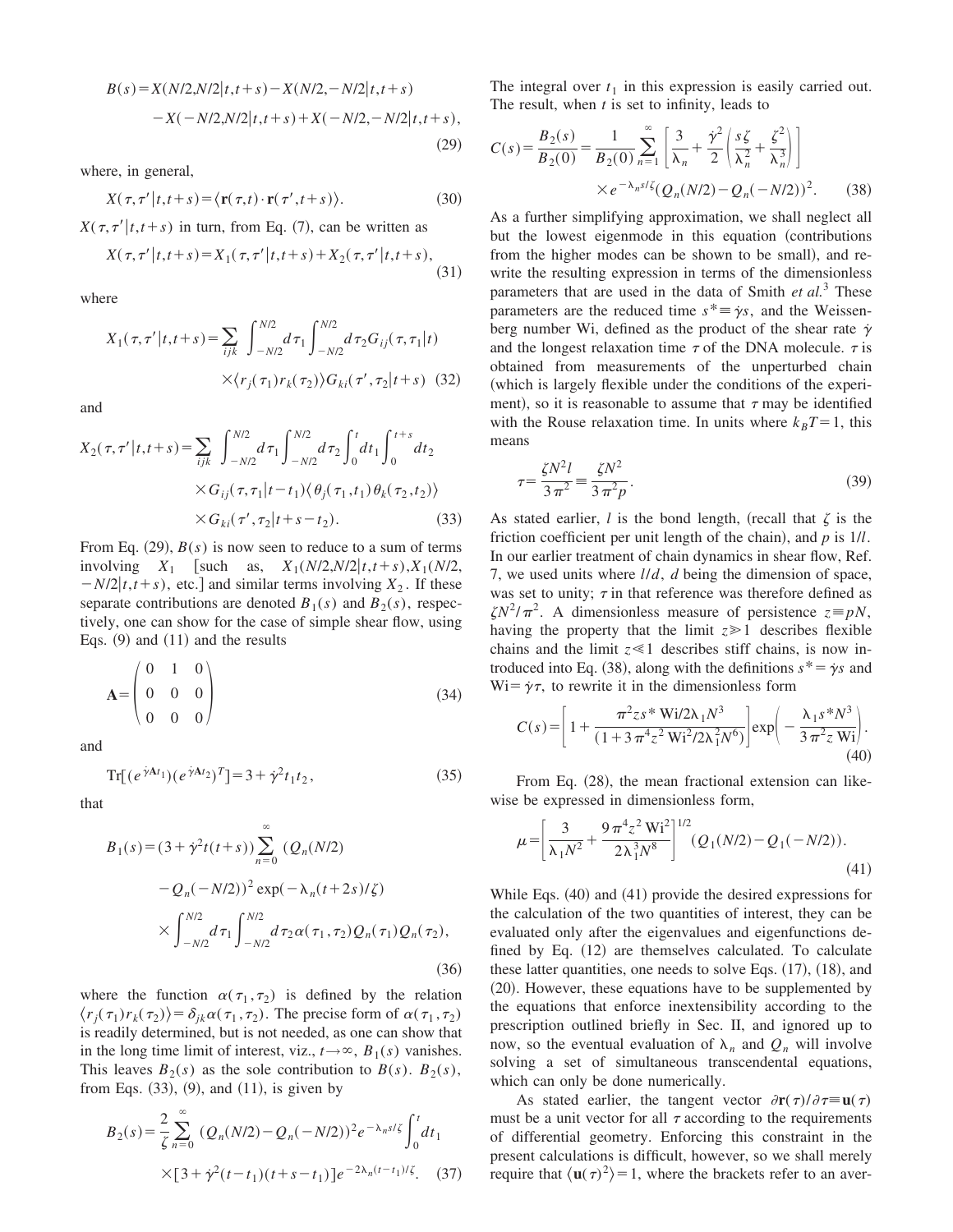age over all allowed chain conformations. This alternative constraint (introduced by Harris and Hearst<sup>12</sup>) is equivalent to fixing the *average* length of the chain at *N*, and it produces the correct scaling behavior of the end-to-end vector **R** in the coil and rod limits in the absence of shear. We shall make some further remarks about the Harris–Hearst procedure in Sec. IV.

An expression for the tangent vector  $\mathbf{u}(\tau,t)$  can be obtained from Eq. (7) by differentiation with respect to  $\tau$ , in this way we find

$$
u_i(\tau, t) = \sum_j \int_{-N/2}^{N/2} d\tau_1 \frac{\partial}{\partial \tau} G_{ij}(\tau, \tau_1 | t) r_j(\tau_1) + \sum_j \int_{-N/2}^{N/2} d\tau_1 \int_0^t dt_1 \frac{\partial}{\partial \tau} G_{ij}(\tau, \tau_1 | t, t_1) \theta_j(\tau_1, t_1).
$$
\n(42)

By following the same sequence of steps as led to the expression for  $X(\tau, \tau'|t)$  [Eq. (30)], one can show that

$$
\langle \mathbf{u}(\tau,t)^2 \rangle = \langle \mathbf{u}(\tau,t)^2 \rangle_0 + \langle \mathbf{u}(\tau,t)^2 \rangle_s, \tag{43}
$$

where  $\langle \mathbf{u}(\tau,t)^2 \rangle_0$  is the mean square tangent vector in the absence of shear, and  $\langle \mathbf{u}(\tau,t)^2 \rangle_s$  is the correction due to shear.  $\langle \mathbf{u}(\tau,t)^2 \rangle_0$  can be determined exactly using the Hamiltonian of Eq.  $(1)$  (the derivation is sketched in the Appendix), and it is given by

$$
\langle \mathbf{u}(\tau, t)^2 \rangle_0
$$
  
=  $\left(\frac{9}{2 \nu \epsilon}\right)^{1/2}$   

$$
\times \frac{\cosh((2 \nu/\epsilon)^{1/2}(N/2 + \tau))\cosh((2 \nu/\epsilon)^{1/2}(N/2 - \tau))}{\sinh((2 \nu/\epsilon)^{1/2}N)}.
$$
(44)

The average  $\langle \mathbf{u}(\tau,t)^2 \rangle_s$  is given by

$$
\langle \mathbf{u}(\tau,t)^2 \rangle_s = \sum_{n=1}^{\infty} \frac{9 \pi^4 z^2 W i^2}{2 \lambda_n^3 N^6} \left| \frac{\partial Q_n(\tau)}{\partial \tau} \right|^2.
$$
 (45)

After integrating Eqs. (44) and (45) over  $\tau$  and setting the result to 1, the following constraint equation is produced:

$$
1 = \frac{3}{4 \nu N} \left[ 1 + \left( \frac{2 \nu}{\epsilon} \right)^{1/2} N \coth \left( \left( \frac{2 \nu}{\epsilon} \right)^{1/2} N \right) \right]
$$
  
+ 
$$
\sum_{n=1}^{\infty} \frac{9 \pi^4 z^2 W i^2 I_n}{2(\epsilon \beta_n^4 + 2 \nu \beta_n^2)^3 N^7},
$$
(46)

where

$$
I_n = \int_{-N/2}^{N/2} d\tau \left| \frac{\partial Q_n(\tau)}{\partial \tau} \right|^2.
$$
 (47)

If the sum in Eq.  $(46)$  is restricted to the lowest mode, the constraint equation simplifies to



FIG. 1. Mean fractional extension versus Weissenberg number Wi. Open symbols are the data of Ref. 3 on the  $\lambda$ -phage DNA at two different viscosities: 60 cP (open circles) and 220 cP (open squares). Asterisks are data from the simulations of Ref. 16 on a 20-unit bead-spring model. The full line is the theoretical curve calculated from Eq.  $(41)$  using a stiffness parameter *z* of 220.

$$
\frac{3}{4\nu N} \left[ 1 + \left( \frac{2\nu}{\epsilon} \right)^{1/2} N \coth \left( \left( \frac{2\nu}{\epsilon} \right)^{1/2} N \right) \right]
$$

$$
+ \frac{9\pi^4 z^2 Wi^2 I_1}{2(\epsilon \beta_1^4 + 2\nu \beta_1^2)^3 N^7} - 1 = 0.
$$
(48)

As mentioned earlier,  $\nu$  is regarded as an adjustable parameter, so Eqs.  $(48)$  and  $(23)$  [along with Eq.  $(17)$ ] are now solved simultaneously for the dimensionless variables  $\beta_1N$ and  $\nu N$  at selected values of the Weissenberg number Wi and of the stiffness parameter  $z$  (which, it may be recalled, also enters into the parameter  $\epsilon$  through the dimensionless combination  $\epsilon/N = 3/4z$ , and the results substituted into Eqs.  $(40)$  and  $(41)$  to calculate  $C(s)$  and  $\mu$ . The validity of the lowest mode approximation can be tested by truncating the series expansion for  $\langle \mathbf{u}(\tau,t)^2 \rangle_s$  at successively higher values of *n*, and solving for the increased number of unknown parameters by the method above. When the series is truncated at  $n=2$ , for instance, one has to solve for  $\beta_1$ ,  $\beta_2$ , and  $\nu$ . For this case, we can show explicitly that the contribution to the sum from the  $n=2$  mode is between two to three orders of magnitude smaller than the contribution from  $n=1$ . Contributions from the higher modes are expected to be smaller still. We believe, therefore, that lowest mode approximation is a good one.]

#### **IV. RESULTS AND DISCUSSION**

# **A. Mean fractional extension**

Both experiment<sup>3</sup> and simulation<sup>16</sup> have determined the extent of chain elongation as a function of the strength of the applied shear. The experimental measurements of Ref. 3 (reproduced in Fig. 1) show that as the shear rate increases, the chain quickly extends, but then assumes a nearly constant value of roughly half the maximum possible extension beyond a Weissenberg number of about 20. The measurements are not carried out beyond a Weissenberg number of 80, so it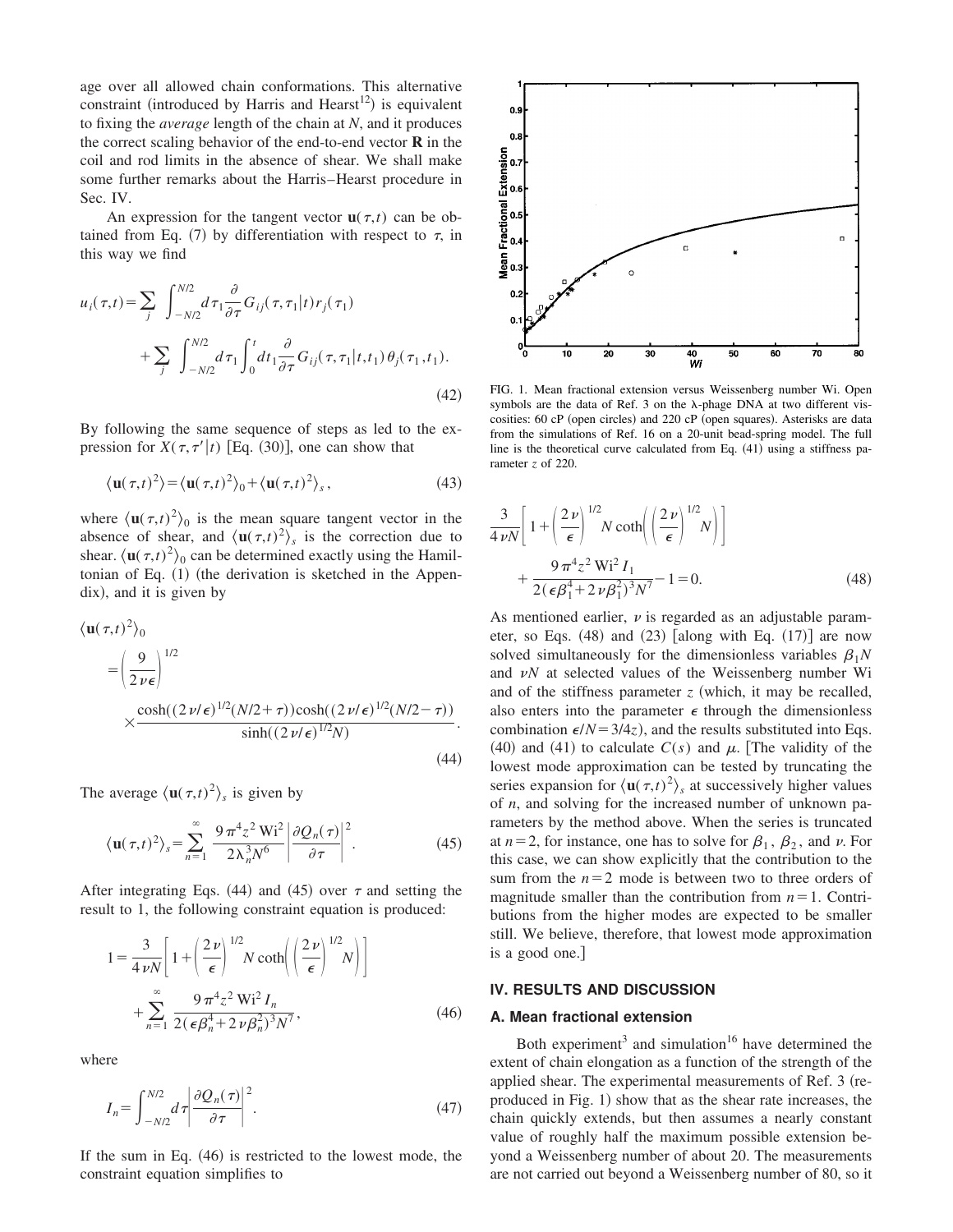is not clear whether this putative asymptotic behavior of the fractional extension persists, or whether full extension is at some point achieved. The simulation data of Ref. 16 are in very good agreement with these trends, at least up to a Weissenberg number of 80, but there are clear indications from the data beyond  $Wi=80$  (which are not shown in Fig. 1) that chain extension continues thereafter, although slowly enough that full extension would seem to be a remote possibility for flows that remain smooth. It should be noted that the lengths of the chains in the two sets of data are quite different; the simulations are carried out on a bead–spring model of 20 beads, while the experiments are carried out on DNA of about 50 000 base pairs.

Our theoretical estimates of the mean fractional extension  $\mu$  are obtained from Eq. (41), which for a given value of Wi depends on three additional parameters: the dimensional inverse Kuhn length z, the eigenvalue  $\lambda_1$ , and the eigenfunction  $Q_1$ . *z* is a measure of the persistence length of the chain, and is in general not known a priori, though it can be determined from experiment or simulation. Smith *et al.*<sup>3</sup> estimate the number of persistence lengths in their shear-free sample of DNA to be 440, so *z* may be assigned this value in the present calculations. However, there is a factor 2 difference between the definitions of the persistence lengths in the two studies, and the value of *z* that actually needs to be used in our calculations is 220. Fixing  $z$  at this value (thus assigning a definite value to  $\epsilon/N$ , which is equal to  $3/4z$ ), we next solve—numerically—the simultaneous Eqs.  $(17)$ ,  $(23)$ , and (48) for the dimensionless variables  $\beta_1N$  and  $\nu N$  for different chosen values of Wi. The results are then used in Eqs. (18) and (20) to determine  $\lambda_1$  and  $Q_1$  at the chosen values of Wi. These results in turn are finally used in Eq.  $(41)$  to obtain  $\mu$  as a function of Wi at the given initial value of *z*. The calculated variation of  $\mu$  with Wi is shown as the full curve in Fig. 1, and it is seen to agree qualitatively with the results of experiment and simulation. The agreement is especially good at the lower end of the Wi scale, and the slow approach to a possibly asymptotic limit at very high shear rates is reproduced. The predicted value of this limit is somewhat higher than the observed value, which may or may not represent a point of discrepancy, given the difficulty in making accurate measurements of chain size at high shear rates.

#### **B. Decay of size fluctuations**

Reference 3 also provides data on the steady state decay of fluctuations in the chain extension for different fixed values of Wi. Three such sets of data points (normalized to unity at the initial time) are shown in Fig.  $2$ . The fluctuations are seen to regress very quickly at small Wi, when the chain is expected to be still flexible, and much more slowly at large Wi, when the chain is more stiff. The corresponding theoretical decay curves  $C(s)$  are calculated from Eq.  $(40)$ , after solving Eqs.  $(17)$ ,  $(23)$ , and  $(48)$  for  $\beta_1N$  and  $\nu N$  at chosen values of *z* and Wi, along much the same lines as the calculation of  $\mu$ . In that calculation, however, *z* is the stiffness parameter of the chain *before* it is subjected to flow, and can be assigned the value determined by measurements on the unperturbed chain. The experimental measurements of  $C(s)$ , on the other hand, are reported for fixed nonzero values of



FIG. 2. Normalized time correlation function of the chain extension vs the dimensionless time. Data points are from the measurements of Ref. 3 on l-phage DNA for three different fixed values of Wi at constant viscosity. Open circles correspond to  $Wi=1.3$ , open squares to  $Wi=6.3$ , and asterisks to  $Wi=19$ . The full lines are the theoretical decay curves calculated from Eq.  $(40)$  for different fixed values of *z*. The *z* values are 110, 30.7, and 10.5 corresponding to  $Wi=1.3$ , 6.3, and 19, respectively.

Wi (specifically, for  $Wi=1.3, 6.3,$  and 19), and at these shear rates, *z* can be expected to differ from the value of 220 it assumes under conditions of no shear. No values of *z* for these Wi are available from experiment, nor can they be determined, in general, from the present formalism. We have therefore estimated them as follows: from the *experimental* variation of  $\mu$  with Wi (Fig. 1), we obtain the values of the fractional extensions that correspond to the given values of Wi  $(1.3, 6.3,$  and 19). Our estimates of the fractional extensions for these values of Wi are 0.095, 0.18, and 0.30, respectively. We then use the well-known Kratky–Porod result for the end-to-end distance of a semiflexible polymer in the form

$$
\mu_{\rm KP} = \frac{\langle R^2 \rangle^{1/2}}{N} = \frac{1}{\sqrt{z}} \left[ 1 - \frac{1}{2z} (1 - e^{-2z}) \right]^{1/2}
$$
(49)

to determine, from the graph of  $\mu_{KP}$  vs *z* the values of *z* that correspond to the fractional extensions that have just been determined  $(0.095, 0.18,$  and 0.30). We estimate these values of  $z$  to be 110, 30.7, and 10.5, respectively (confirming, as anticipated, that the chain is becoming progressively less flexible, although it is still far from being completely rigid). We now use these values of *z*, along with the corresponding Wi  $(1.3, 6.3,$  and 19, respectively) to solve Eqs.  $(23)$  and  $(48)$ | using Eq.  $(17)$ |, and thence to solve Eq.  $(40)$  for  $C(s)$  as a function of  $\gamma s$ .  $C(s)$  calculated in this way is shown as the solid curves in Fig. 2.

The results are in very satisfactory agreement with the experimental data for  $Wi=6.3$  and 19, and suggest that at the present level of approximation (neglect of hydrodynamic and excluded volume interactions), the effects of stiffness and finite extensibility on the behavior of polymers in flow are significant. At  $Wi=1.3$ , however, there are more pronounced deviations between the experimental and theoretical curves. This would *seem* to suggest that the neglect of hydrodynamic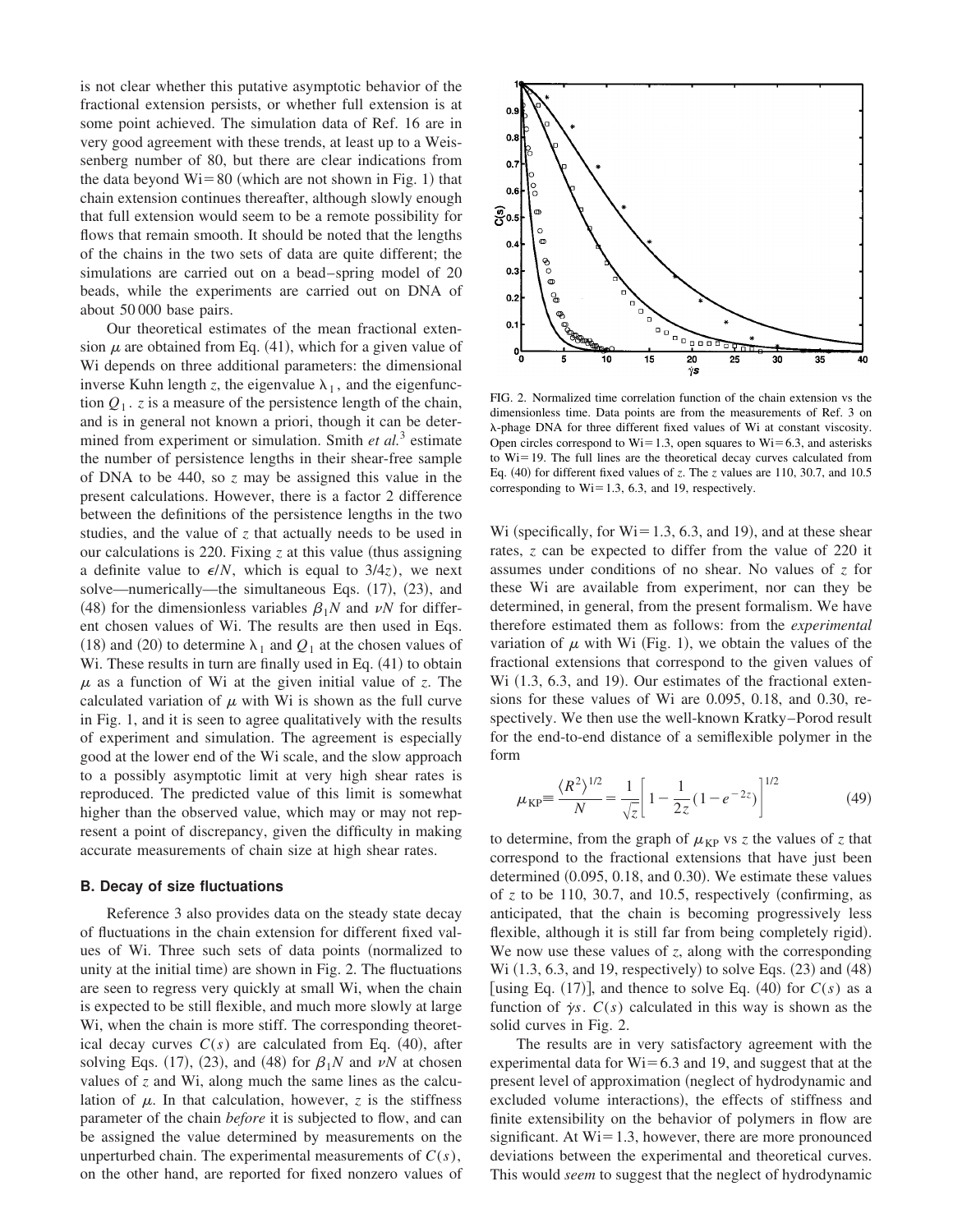and excluded volume interactions in the calculations carried out at this flow rate is less benign, but the reasons for the deviations may be more complex, as hydrodynamic interactions (if not necessarily excluded volume interactions) are potentially important even at higher flow rates. A calculation by  $Zimm<sup>17</sup>$  of the mean extension of a wormlike chain under flow in the presence of hydrodynamic interactions compares well with experimental data on the stretching of tethered DNA in extensional flow, even at the highest flow rates, where the chains are stretched up to 80% of full extension. However, it is by no means clear that the success of the model can be ascribed to the inclusion of hydrodynamic interactions alone, as the model also includes limits on the maximum possible extension under the action of a force through a six-parameter rational approximation formula that can be seen as the analog of the constraint equation used in our calculations. There is no obvious way to distinguish the effects of finite extensibility from the effects of hydrodynamic interactions.

A very recent calculation by Wang and Chatterjee<sup>18</sup> of extension vs flow for the system polystyrene in dioctyl phthalate generalizes the FENE approach developed in our earlier model<sup>7</sup> to include hydrodynamic interactions within the preaveraged Zimm approximation. In the absence of the finite extensibility constraint, both the Rouse and Zimm models are found to overestimate the extent of stretching, but the agreement between theory and experiment is significantly improved, especially after the incorporation of hydrodynamic interactions, once this constraint is accounted for. As argued earlier, $7$  however, the FENE approach, despite its simplicity, represents an uncontrolled approximation of uncertain validity that in general is not easy to correct systematically. The approximation can be avoided by treating hydrodynamic interactions along the lines of Harnau *et al.*'s treatment of the dynamic structure factor of semiflexible chains.<sup>19</sup> But preaveraging is still necessary, and this is yet another uncontrolled approximation that at least for certain dynamical properties can introduce errors of as much as  $10\% - 15\%$ .<sup>20</sup> On the other hand, the approximation appears to provide a perfectly consistent description of experiments by Quake *et al.*<sup>21</sup> on the dynamics of partially extended single molecules of DNA undergoing Brownian motion. While these results are suggestive, they do not provide a direct test of the utility of the approximation under conditions of flow. The preaveraging approximation need not be invoked in the approach that we have developed here, but the subsequent calculations then become quite involved (though still analytically tractable, for the most part).

There is one other respect in which the present formalism could be seen as having limitations, and that is its use of the Harris–Hearst model<sup>12</sup> to enforce constancy of the contour length. The model does not correspond to a homogeneously stiff chain, for instance, and it fails adequately to describe chain dynamics in the rigid rod limit.<sup>22</sup> The lack of homogeneity in the model was corrected by Lagowski *et al.*, <sup>23</sup> by the inclusion of terms in the Hamiltonian that suppressed unphysically large fluctuations of the monomers at the ends of the chain. Their results were rediscovered by Harnau *et al.*<sup>13</sup> using a much less transparent maximum entropy formalism. While these modifications do correct for shortcomings in the physics of the Harris–Hearst model of the *unperturbed* chain, they fail to ensure finite extensibility when static forces are present, unless the parameters that account for chain end effects are freely adjusted. But then the model is little different from the Harris–Hearst model itself, and becomes much less easy to apply. It therefore proves convenient to use the Harris–Hearst approach from the outset. Moreover, in the context of the present calculations, which do not consider the limit of completely rigid chains, the approach is unlikely to introduce any serious errors.

### **ACKNOWLEDGMENTS**

We are grateful to Hazen Babcock, Stanford University, for helpful discussions on the behavior of polymers in flow. We would also like to thank Avik Chatterjee, SUNY, Syracuse, for a preprint of his work on shear flow.

# **APPENDIX: CALCULATION OF THE MEAN SQUARE TANGENT VECTOR**

From the definition

$$
K(\mathbf{u}_f, \mathbf{u}_i; N/2, -N/2) = \int_{\mathbf{u}(-N/2) = \mathbf{u}_i}^{\mathbf{u}(N/2) = \mathbf{u}_f} D[\mathbf{u}(\tau)]
$$
  
×  $\exp[-S[\mathbf{u}]],$  (A1)

where

$$
S[\mathbf{u}] = \nu \int_{-N/2}^{N/2} d\tau |\mathbf{u}(\tau)|^2 + \frac{\epsilon}{2} \int_{-N/2}^{N/2} d\tau \left| \frac{\partial \mathbf{u}(\tau)}{\partial \tau} \right|^2, \quad (A2)
$$

the average  $\langle \mathbf{u}^2(\tau) \rangle$  is easily expressed as

$$
\langle \mathbf{u}(\tau)^2 \rangle = \frac{1}{Z} \int d\mathbf{u}_f \int d\mathbf{u}_i \int d\mathbf{u}_1 K(\mathbf{u}_1, \mathbf{u}_i; \tau, -N/2)
$$
  
 
$$
\times \mathbf{u}_1^2 K(\mathbf{u}_f, \mathbf{u}_1; N/2, \tau), \tag{A3}
$$

where *Z* is identical to the numerator except for the absence of  $\mathbf{u}_1^2$ . In general, the propagator  $K(\mathbf{u}_f, \mathbf{u}_i; N/2, -N/2)$  can be evaluated by minimizing the action  $S[\mathbf{u}]$ , i.e., by finding the trajectory  $\overline{\mathbf{u}}(\tau)$  such that  $\delta S[\mathbf{u}]/\delta \mathbf{u} = 0$ . The required trajectory satisfies

$$
\frac{\partial^2 \overline{\mathbf{u}}(\tau)}{\partial \tau^2} - \frac{2 \nu}{\epsilon} \overline{\mathbf{u}}(\tau) = 0,
$$
 (A4)

whose solution, when substituted into Eq.  $(A2)$ , produces the following expression for the minimized action:

$$
S[\overline{\mathbf{u}}] = \left(\frac{\nu \epsilon}{2}\right)^{1/2} \frac{1}{\sinh((2 \nu/\epsilon)^{1/2} N)} \left[ (\mathbf{u}_i^2 + \mathbf{u}_f^2) \times \cosh\left(\left(\frac{2 \nu}{\epsilon}\right)^{1/2} N\right) - 2 \mathbf{u}_i \cdot \mathbf{u}_f \right].
$$
 (A5)

Since *S* is quadratic in **u**, the substitution **u**( $\tau$ )  $\rightarrow$ **u**( $\tau$ )  $+\overline{\mathbf{u}}(\tau)$  in Eq. (A1) leads to

$$
K(\mathbf{u}_f, \mathbf{u}_i; N/2, -N/2) = \exp[-S[\overline{\mathbf{u}}]]K(0,0; N/2, -N/2). \tag{A6}
$$